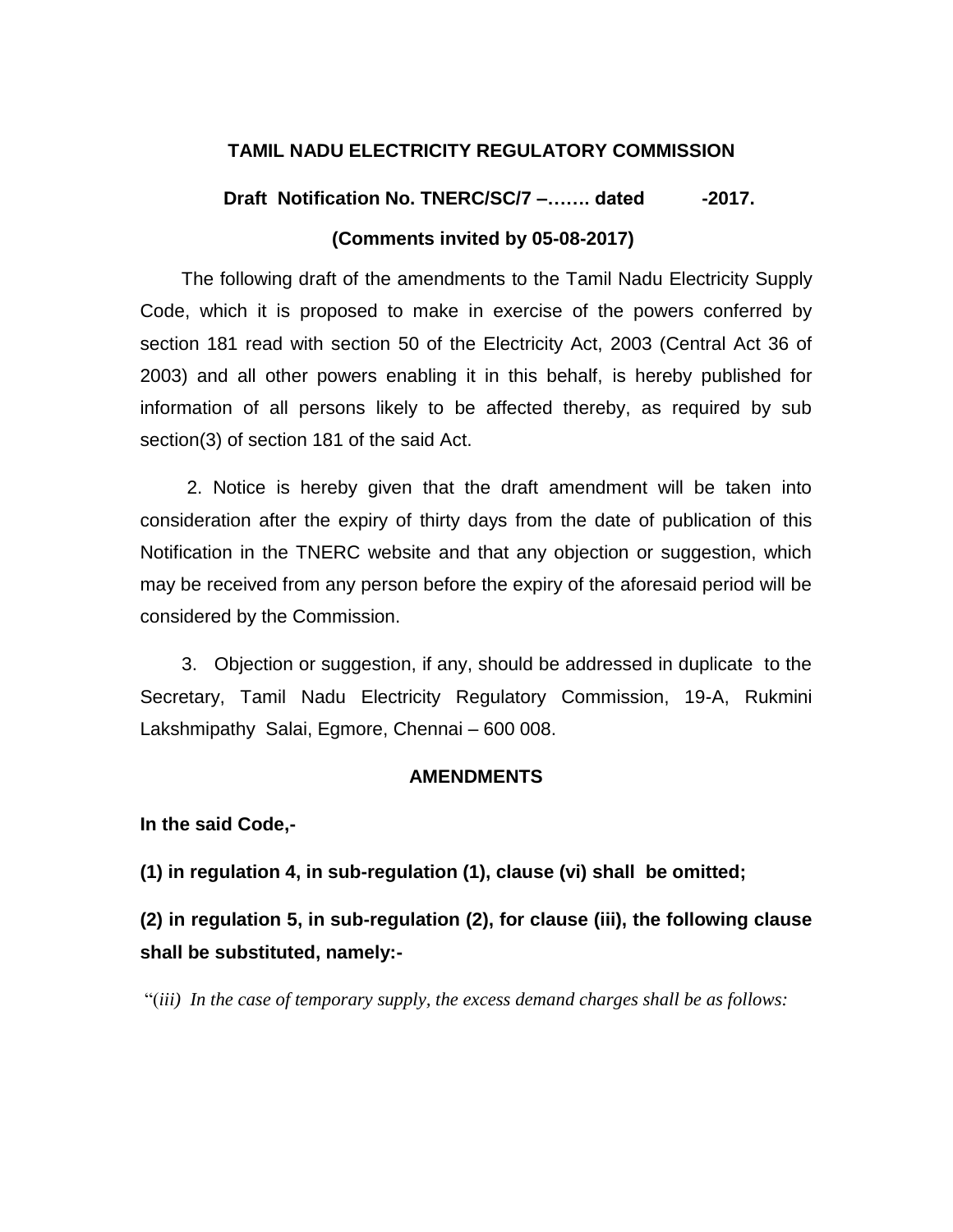*(a) For HT supply, the demand in excess of the sanctioned demand shall be charged at double the normal rate.*

*(b) For LT supply, when the recorded demand does not exceed 112 kW, the excess demand charges for every kW or part thereof in excess of the sanctioned demand, shall be at the rate of 1% of the total energy charges, and when the recorded demand exceeds 112 kW, the excess demand charges shall be as specified in sub clause (II) of clause (ii) (c) of this regulation.";*

# **(3) In regulation 22, for sub-regulation (3), the following sub-regulation shall be substituted, namely:-**

*"(3) To restore supply to a High Tension service connection which remains disconnected for six months or more, approval of the competent authority with regard to safety and security of the installation shall be obtained.".*

(By order of the Tamil Nadu Electricity Regulatory Commission)

 **(S.Chinnarajalu) Secretary Tamil Nadu Electricity Regulatory Commission**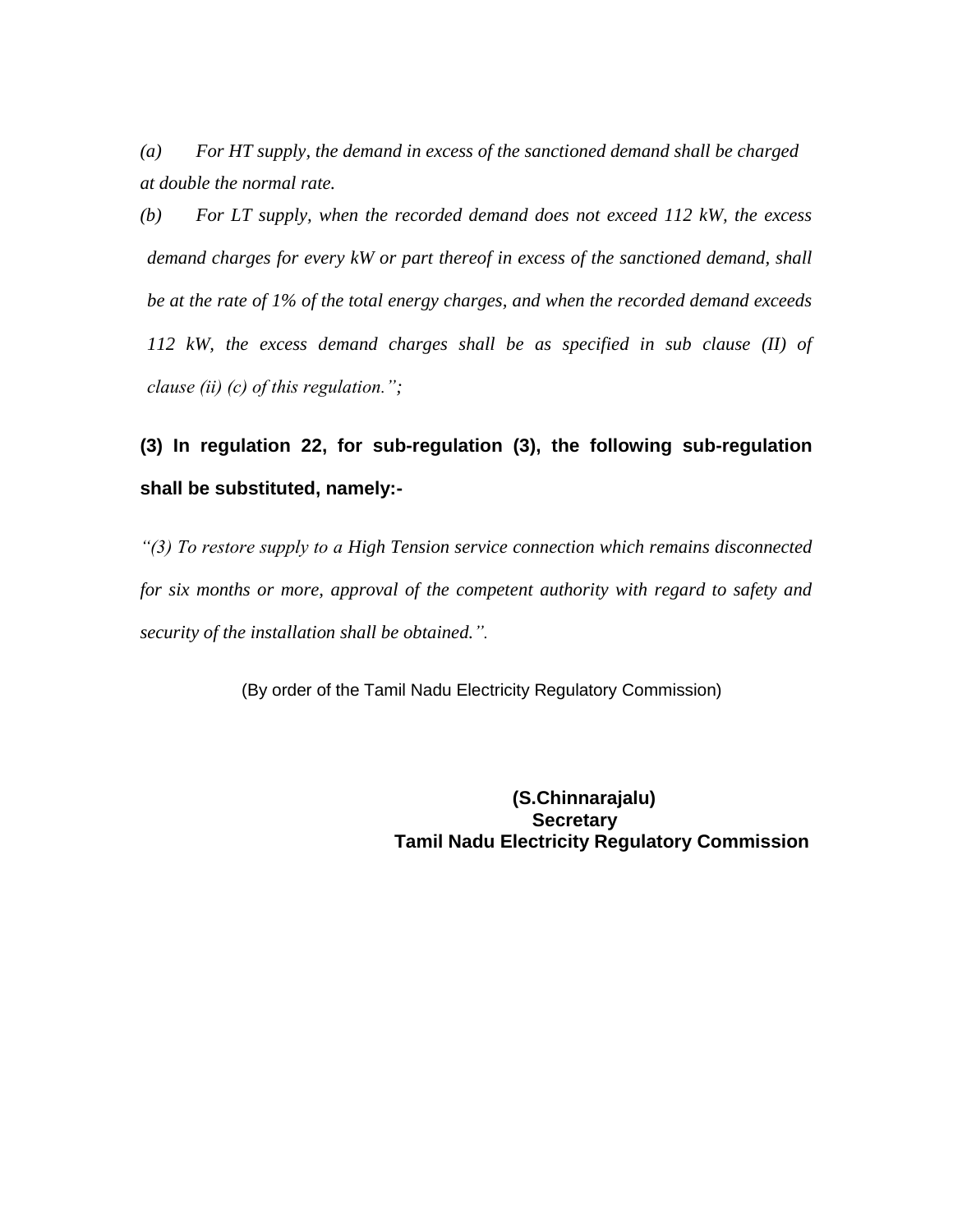#### **EXPLANATORY STATEMENT**

1. Regulation 39 (2) (ii) of the Tamil Nadu Electricity Distribution Code provides for collection of Security Deposit equivalent to three times of the tariff charges for the consumption which is to be maintained throughout the temporary supply period. As such regulation 4 (1) (vi) of Tamil Nadu Electricity Supply Code providing for collection of advance Current Consumption (CC) charges and adjusting the CC charges against the advance CC charges which runs contrary to the provisions of the Tamil Nadu Electricity Distribution Code aforesaid needs to be omitted.

2. It is also proposed to levy excess demand charges for the temporary supply on par with the excess demand charges applicable to regular HT supply or LT supply as the case may be.

3. The CEA (Measures relating to safety and electric supply) Regulations, 2010 provides for the inspection of Electrical Inspector before restoration of supply to a service connection under disconnection beyond six months. Hence in line with the above provision, it is proposed to amend Regulation 22 of the Tamil Nadu Electricity Supply Code.

4. The amendments seek to give effect to the above proposal.

(By order of the Tamil Nadu Electricity Regulatory Commission)

 **(S.Chinnarajalu) Secretary Tamil Nadu Electricity Regulatory Commission**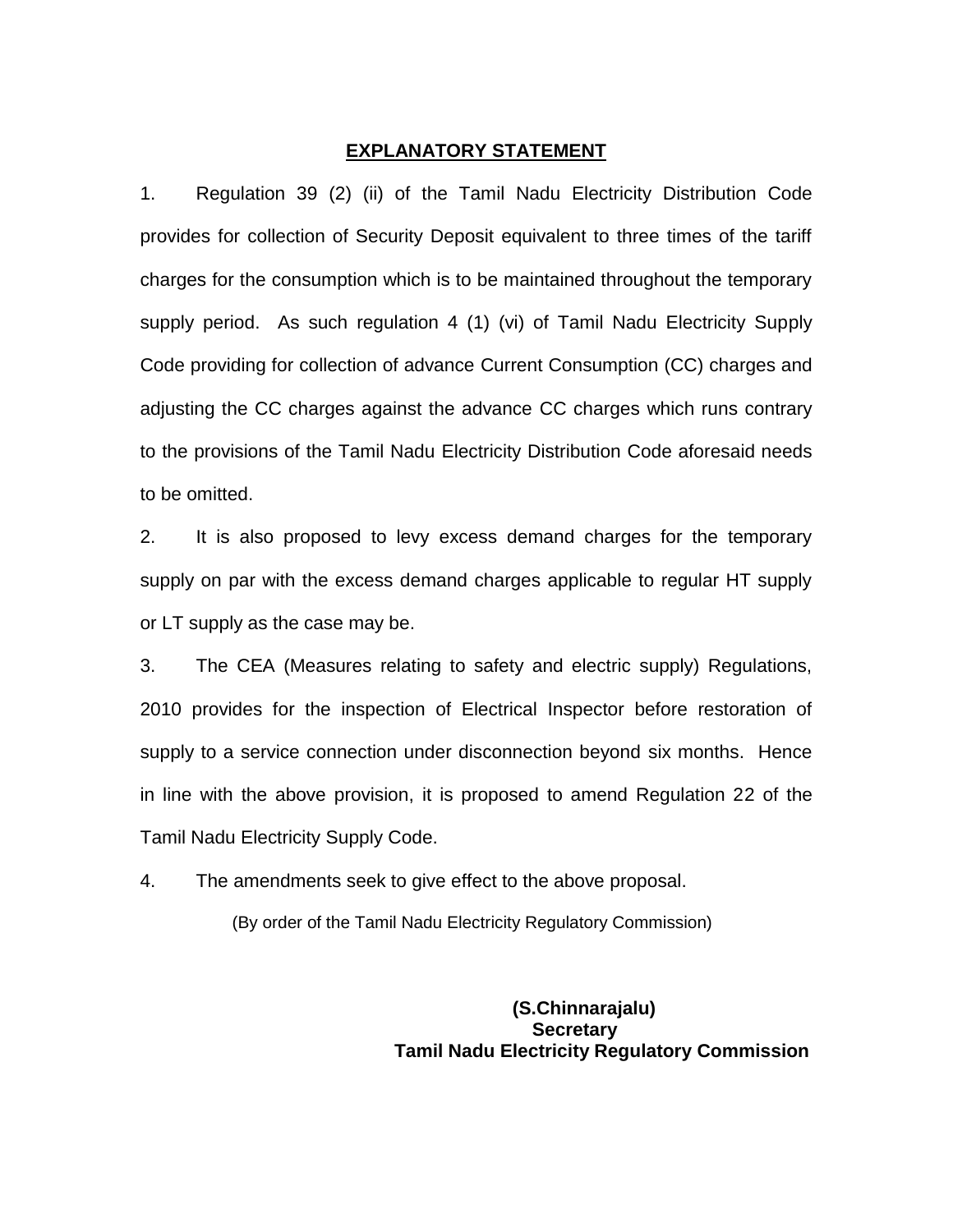## **STATEMENT SHOWING THE EXISTING PROVISION AND THE PROVISION EMBODYING AMENDMENT**

| SI.<br>No.     | <b>Existing Provision</b><br>(1)                                                                                                                                                                       | Provision embodying amendment<br>(2)                                                                                                                                                   |
|----------------|--------------------------------------------------------------------------------------------------------------------------------------------------------------------------------------------------------|----------------------------------------------------------------------------------------------------------------------------------------------------------------------------------------|
| $\mathbf{1}$   | 4. Charges recoverable by the Licensee-                                                                                                                                                                | 4. Charges recoverable by the Licensee-                                                                                                                                                |
|                | The charges, recoverable by the Licensee from<br>the consumers are:-                                                                                                                                   | The charges, recoverable by the Licensee from<br>the consumers are:-                                                                                                                   |
|                | (1) Tariff related charges, namely, -                                                                                                                                                                  | (1) Tariff related charges, namely, -                                                                                                                                                  |
|                | $(i)$ xxx                                                                                                                                                                                              | $(i)$ xxx                                                                                                                                                                              |
|                | $(ii)$ xxx                                                                                                                                                                                             | $(ii)$ xxx                                                                                                                                                                             |
|                | $(iii)$ xxx                                                                                                                                                                                            | $(iii)$ xxx                                                                                                                                                                            |
|                | $(iv)$ xxx                                                                                                                                                                                             | $(iv)$ xxx                                                                                                                                                                             |
|                | $(v)$ xxx                                                                                                                                                                                              | $(v)$ $XXX$                                                                                                                                                                            |
|                | (vi) At the time of extension of period of                                                                                                                                                             | (vi) Omitted.                                                                                                                                                                          |
|                | temporary supply, it shall be ensured that the                                                                                                                                                         |                                                                                                                                                                                        |
|                | advance current consumption $(CC)$ charges are                                                                                                                                                         |                                                                                                                                                                                        |
|                | adequate. The CC charges shall be adjusted                                                                                                                                                             |                                                                                                                                                                                        |
|                | against the advance CC charges.                                                                                                                                                                        |                                                                                                                                                                                        |
| $\overline{2}$ | 5. Miscellaneous charges                                                                                                                                                                               | 5. Miscellaneous charges                                                                                                                                                               |
|                | $(1)$ xxx                                                                                                                                                                                              | $(1)$ xxx                                                                                                                                                                              |
|                | (2) Excess demand charge                                                                                                                                                                               | (2) Excess demand charge                                                                                                                                                               |
|                | Whenever<br>the<br>exceeds<br>the<br>consumer<br>sanctioned demand, excess demand charge shall<br>$be: -$                                                                                              | Whenever<br>the<br>the<br>consumer<br>exceeds<br>sanctioned demand, excess demand charge shall<br>$be: -$                                                                              |
|                | $(i)$ XXX                                                                                                                                                                                              | $(i)$ xxx                                                                                                                                                                              |
|                | $(ii)$ xxx                                                                                                                                                                                             | $(ii)$ xxx                                                                                                                                                                             |
|                | (iii) In the case of temporary supply, the excess<br>demand charges shall be the difference between<br>the minimum charges for temporary supply<br>computed at the rate notified, for a back period of | (iii) In the case of temporary supply, the excess<br>demand charges shall be as follows:<br>For HT supply, the demand in excess of<br>(a)<br>the sanctioned demand shall be charged at |

## **Tamil Nadu Electricity Supply Code**